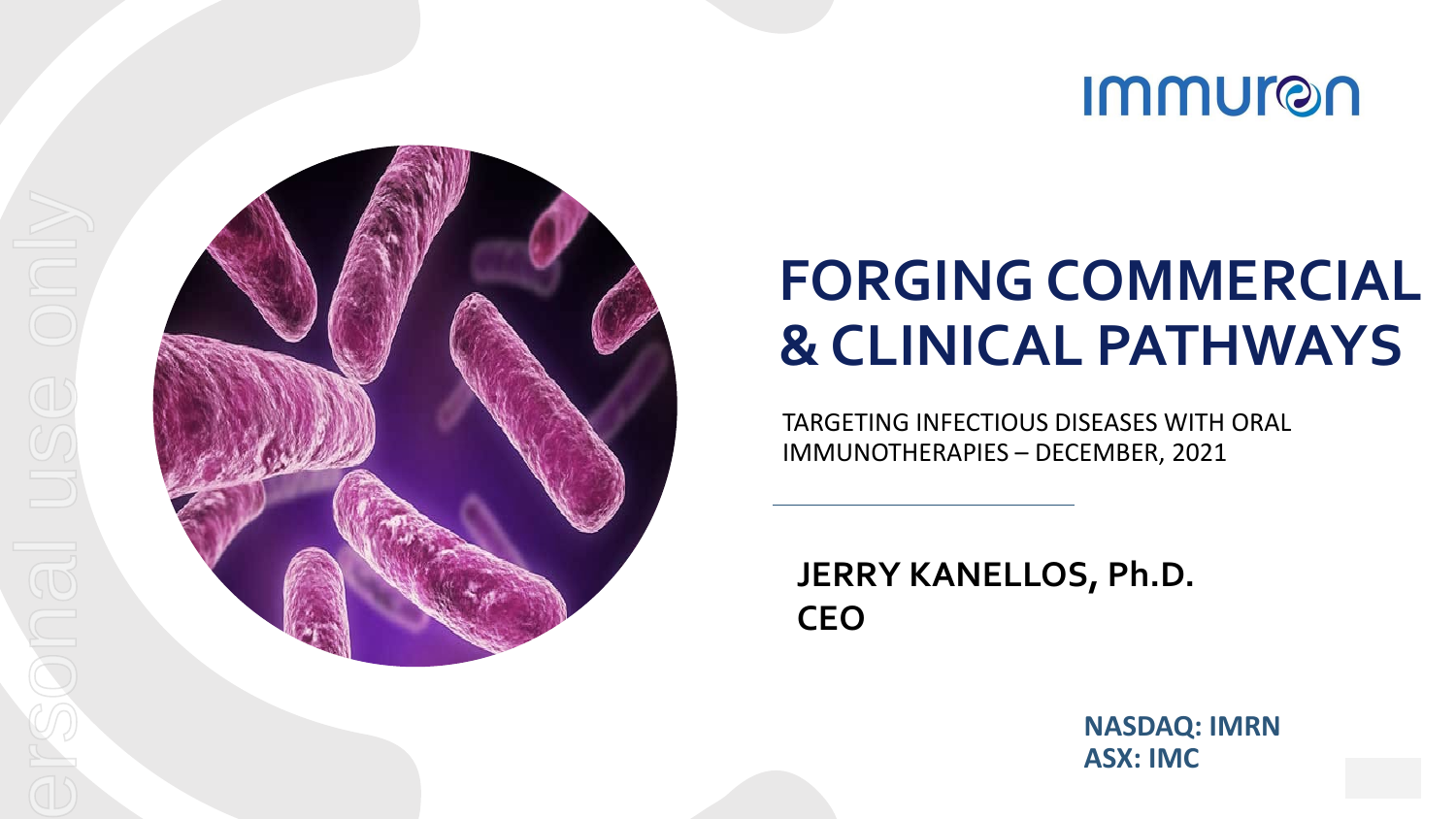### **SAFE HARBOR STATEMENT**



22

Certain statements made in this presentation are forward-looking statements and are based on Immuron's current expectations, estimates and projections. Words such as "anticipates," "expects," "intends," "plans," "believes," "seeks," "estimates," "guidance" and similar expressions are intended to identify forward-looking statements. For the current of the start of the start of the start of the start of the start of the start of the start of the start of the start of the start of the start of the start of the start of the start of the start of the star

Although Immuron believes the forward-looking statements are based on reasonable assumptions, they are subject to certain risks and uncertainties, some of which are beyond Immuron's control, including those risks or uncertainties inherent in the process of both developing and commercializing technology. As a result, actual results could materially differ from those expressed or forecasted in the forward-looking statements.

The forward-looking statements made in this presentation relate only to events as of the date on which the statements are made. Immuron will not undertake any obligation to release publicly any revisions or updates to these forward-looking statements to reflect events, circumstances or unanticipated events occurring after the date of this presentation except as required by law or by any appropriate regulatory authority.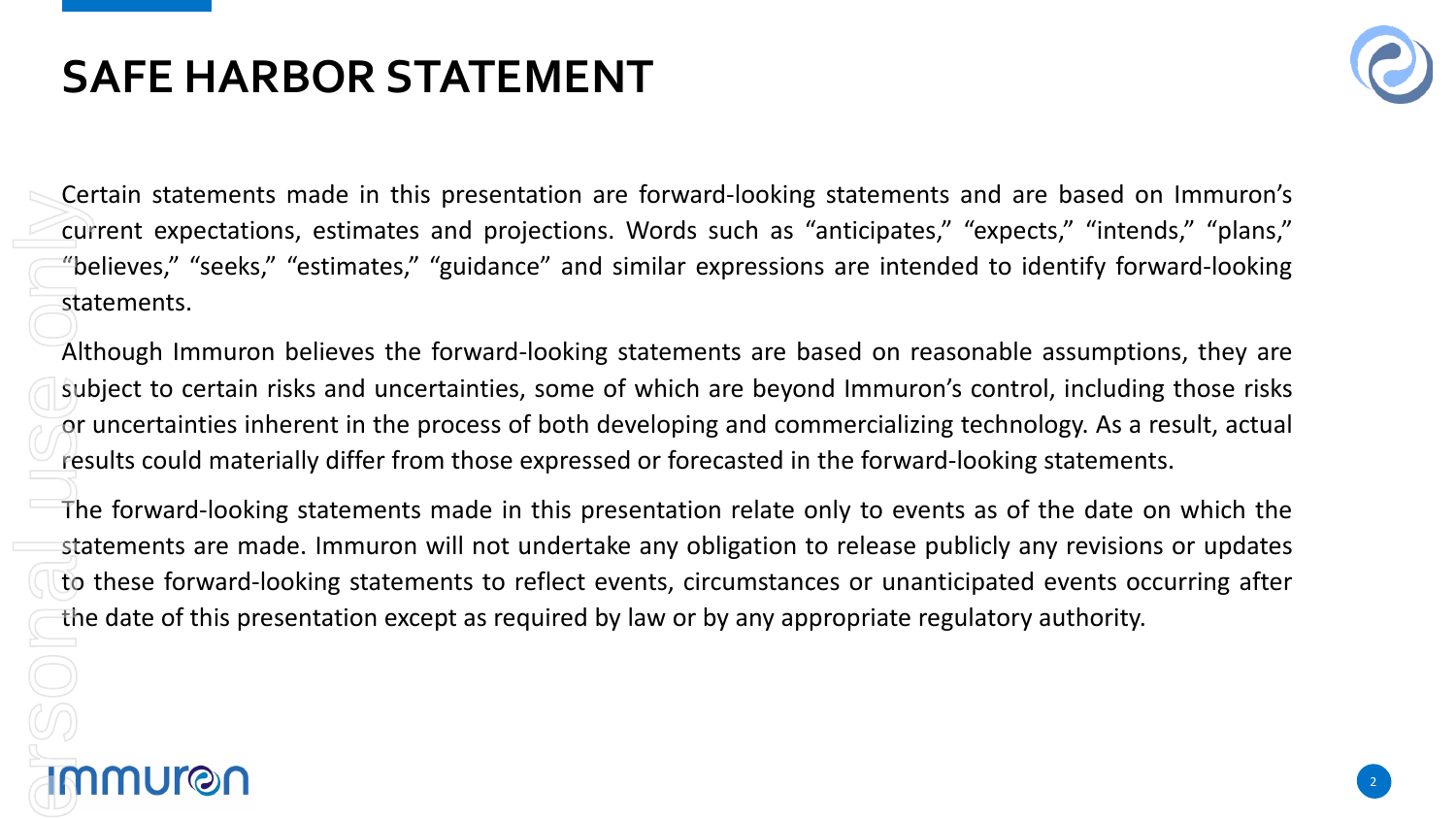### **COMPANY HIGHLIGHTS**



We are a commercial and clinical-stage biopharmaceutical company focusing on infectious diseases with oral immunoglobulin-based therapies

- Review of Strategic Plan
- Review of R&D Project Pipeline
	- o Travelan US Drug Development Plan
	- o NMRC Drug Development Plan
	- o IMM-529 US Drug Development Plan
	- o IMM-124E SARS-COV-2 R&D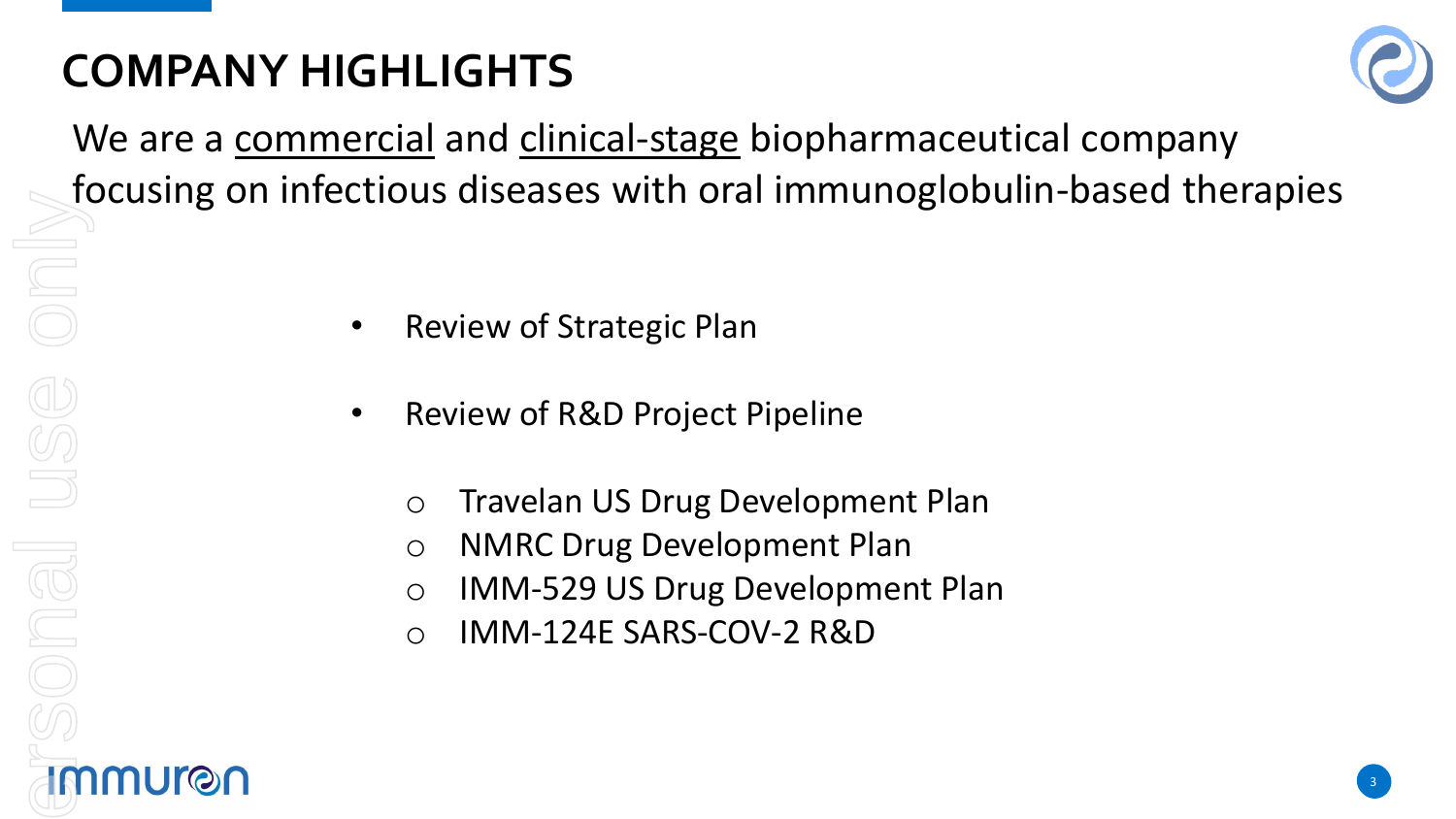### **DEVELOPMENT PIPELINE**  $\zeta$

Institute of Research

| Travelan <sup>®</sup> - commercial product Australia<br>Protectyn® - commercial product Australia<br>Commercial<br>Products<br>Travelan <sup>®</sup> - commercial product Canada<br>Travelan <sup>®</sup> - commercial product USA<br>i) Travelers' Diarrhea FDA drug registration USA<br><b>IMM-124E</b><br>ii) P4TD Travelers' Diarrhea Efficacy Field Trial<br>iii) COVID-19 research<br>Recurrent C. difficile infections<br><b>IMM-529</b><br>Moderate to severe Campylobacteriosis infections<br><b>ETEC</b> infections<br>Naval Medical<br>Research Center<br>Evaluation of Shigella specific therapeutic drug candidates |                         | PRE-CLINICAL | PHASE I | PHASE II | <b>PHASE III</b> | MARKET |
|----------------------------------------------------------------------------------------------------------------------------------------------------------------------------------------------------------------------------------------------------------------------------------------------------------------------------------------------------------------------------------------------------------------------------------------------------------------------------------------------------------------------------------------------------------------------------------------------------------------------------------|-------------------------|--------------|---------|----------|------------------|--------|
|                                                                                                                                                                                                                                                                                                                                                                                                                                                                                                                                                                                                                                  |                         |              |         |          |                  |        |
|                                                                                                                                                                                                                                                                                                                                                                                                                                                                                                                                                                                                                                  |                         |              |         |          |                  |        |
|                                                                                                                                                                                                                                                                                                                                                                                                                                                                                                                                                                                                                                  |                         |              |         |          |                  |        |
|                                                                                                                                                                                                                                                                                                                                                                                                                                                                                                                                                                                                                                  |                         |              |         |          |                  |        |
|                                                                                                                                                                                                                                                                                                                                                                                                                                                                                                                                                                                                                                  |                         |              |         |          |                  |        |
|                                                                                                                                                                                                                                                                                                                                                                                                                                                                                                                                                                                                                                  |                         |              |         |          |                  |        |
|                                                                                                                                                                                                                                                                                                                                                                                                                                                                                                                                                                                                                                  |                         |              |         |          |                  |        |
|                                                                                                                                                                                                                                                                                                                                                                                                                                                                                                                                                                                                                                  |                         |              |         |          |                  |        |
|                                                                                                                                                                                                                                                                                                                                                                                                                                                                                                                                                                                                                                  |                         |              |         |          |                  |        |
|                                                                                                                                                                                                                                                                                                                                                                                                                                                                                                                                                                                                                                  |                         |              |         |          |                  |        |
|                                                                                                                                                                                                                                                                                                                                                                                                                                                                                                                                                                                                                                  |                         |              |         |          |                  |        |
|                                                                                                                                                                                                                                                                                                                                                                                                                                                                                                                                                                                                                                  |                         |              |         |          |                  |        |
|                                                                                                                                                                                                                                                                                                                                                                                                                                                                                                                                                                                                                                  |                         |              |         |          |                  |        |
|                                                                                                                                                                                                                                                                                                                                                                                                                                                                                                                                                                                                                                  |                         |              |         |          |                  |        |
|                                                                                                                                                                                                                                                                                                                                                                                                                                                                                                                                                                                                                                  |                         |              |         |          |                  |        |
|                                                                                                                                                                                                                                                                                                                                                                                                                                                                                                                                                                                                                                  |                         |              |         |          |                  |        |
|                                                                                                                                                                                                                                                                                                                                                                                                                                                                                                                                                                                                                                  |                         |              |         |          |                  |        |
|                                                                                                                                                                                                                                                                                                                                                                                                                                                                                                                                                                                                                                  |                         |              |         |          |                  |        |
|                                                                                                                                                                                                                                                                                                                                                                                                                                                                                                                                                                                                                                  |                         |              |         |          |                  |        |
|                                                                                                                                                                                                                                                                                                                                                                                                                                                                                                                                                                                                                                  |                         |              |         |          |                  |        |
|                                                                                                                                                                                                                                                                                                                                                                                                                                                                                                                                                                                                                                  |                         |              |         |          |                  |        |
|                                                                                                                                                                                                                                                                                                                                                                                                                                                                                                                                                                                                                                  |                         |              |         |          |                  |        |
|                                                                                                                                                                                                                                                                                                                                                                                                                                                                                                                                                                                                                                  |                         |              |         |          |                  |        |
|                                                                                                                                                                                                                                                                                                                                                                                                                                                                                                                                                                                                                                  |                         |              |         |          |                  |        |
|                                                                                                                                                                                                                                                                                                                                                                                                                                                                                                                                                                                                                                  | <b>Walter Reed Army</b> |              |         |          |                  |        |



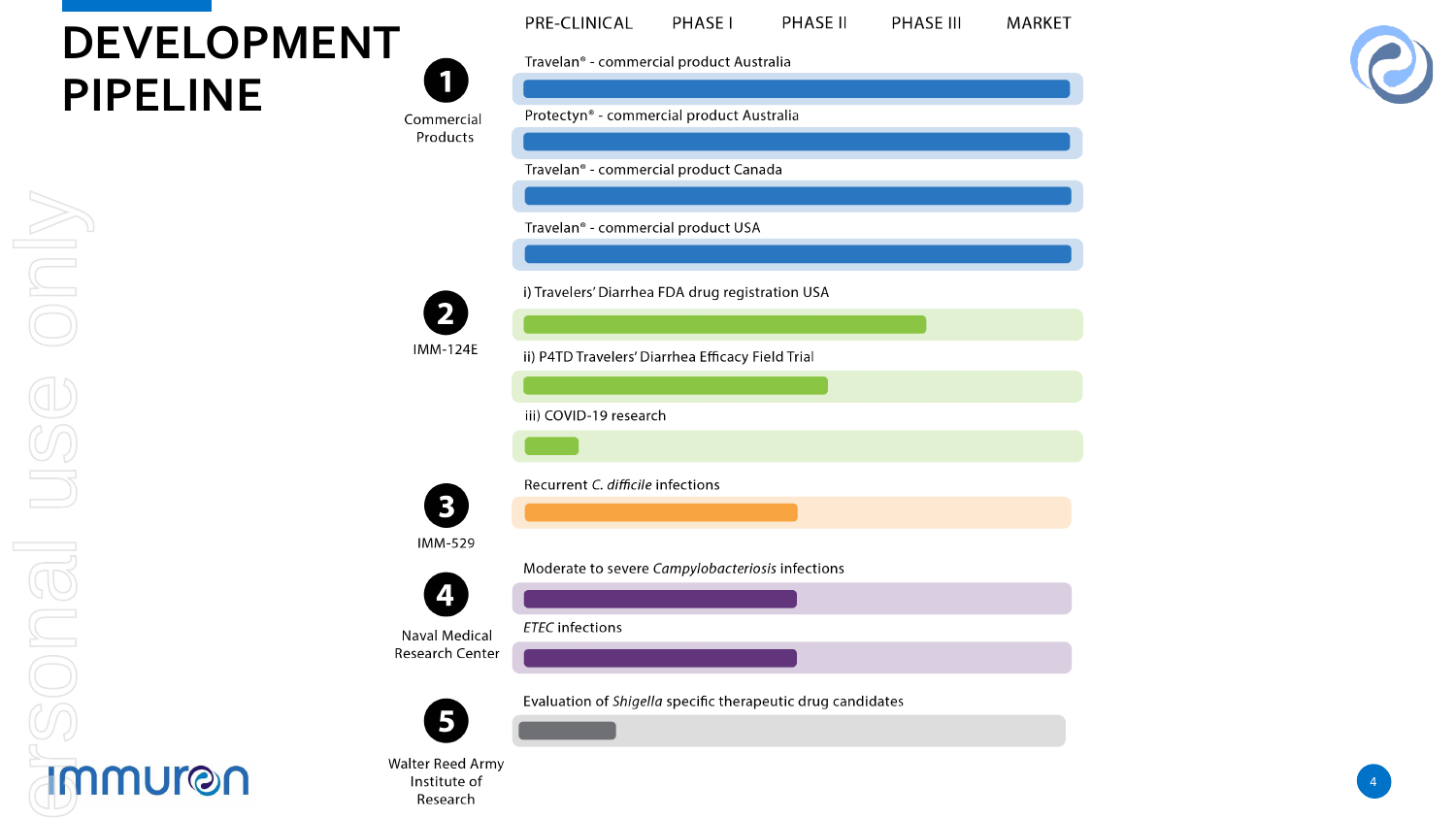### **TRAVELAN®: PLAN FOR EXPANDED USE WITH PARTIAL SUPPORT BY US DOD FOR DOSE FINDING**



For personal use only

 $\triangleright$  Immuron is pursuing a regulatory pathway to license Travelan® with the FDA via a Biologics License Application (BLA) with a proposed indication to prevent TD induced by ETEC

 We are seeking financial support to fund part of this initiative and develop a dosing regimen acceptable for use by the military

**Status with FDA: IND 14,933 IND 15675 / IND 17066 DRUG CANDIDATE IMM-124E**



Plan to develop IMM-124E as an approved biologic in the USA targeting travelers' diarrhea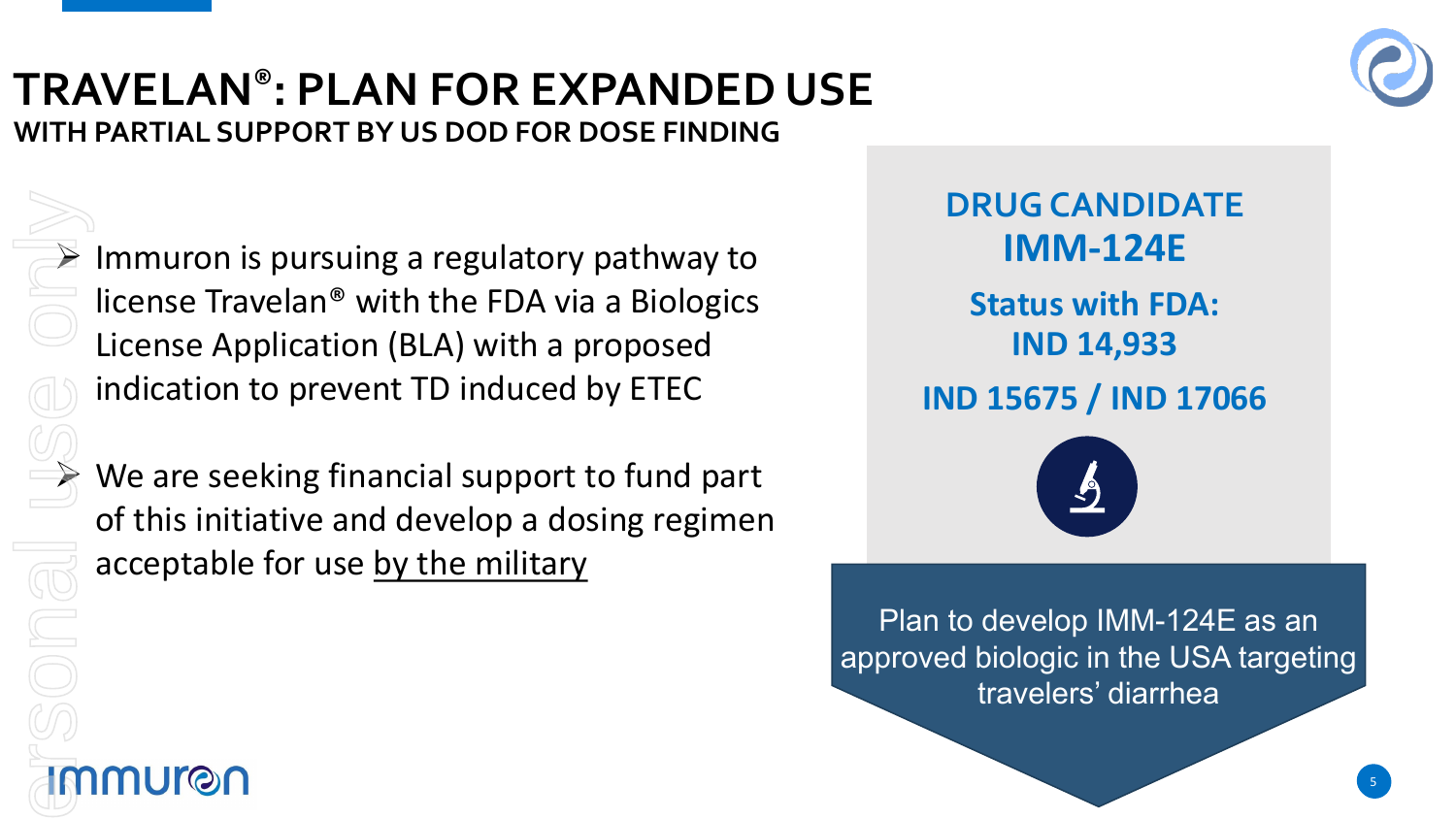### **TRAVELAN® DRUG DEVELOPMENT PLAN**



Travelan® for FDA approval as biologic to reduce the risk of travelers' diarrhea (TD) in travelers to endemic areas:

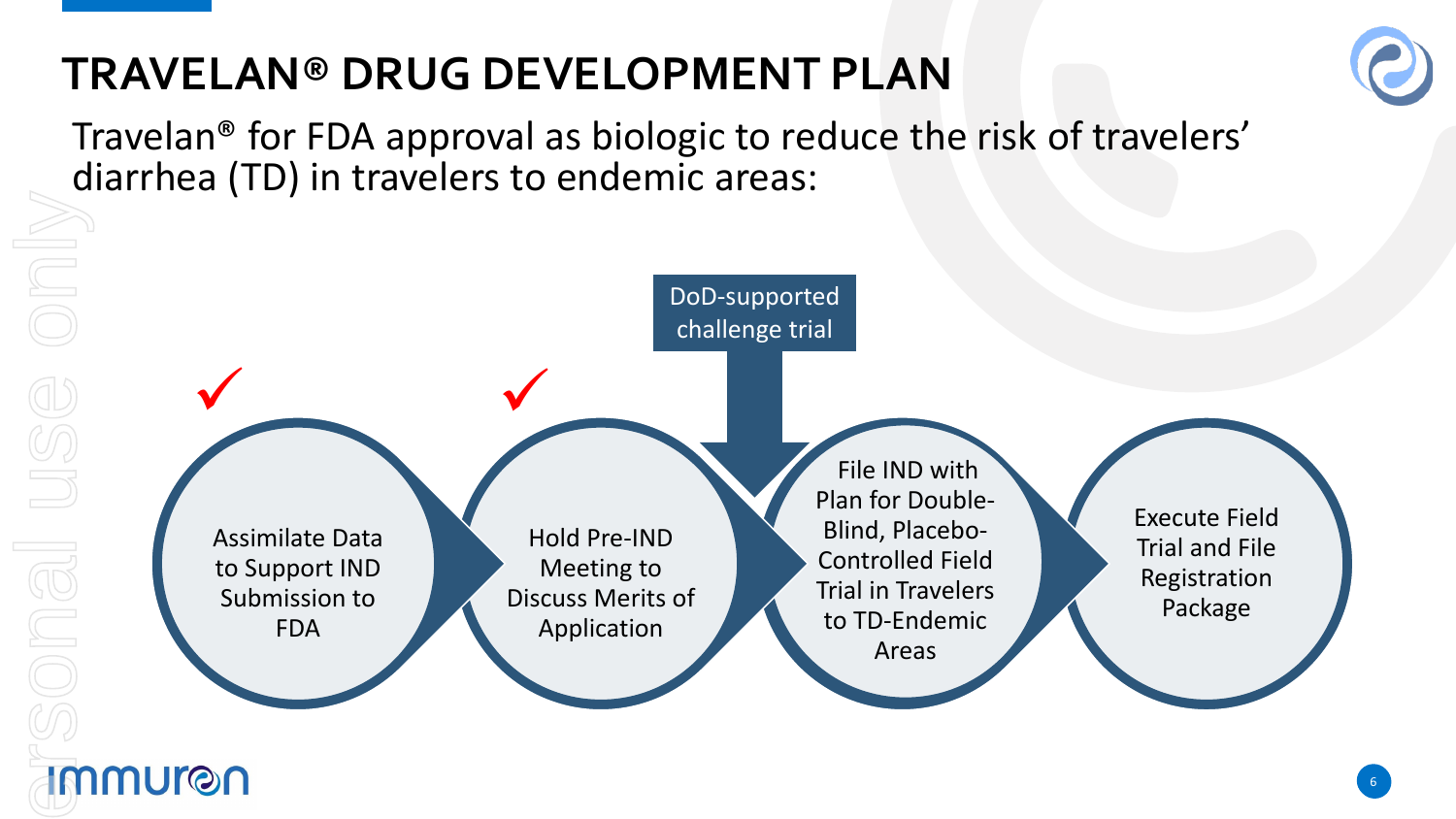

## **RATIONALE OF PHASE 2**

 $\triangleright$  Travelan® efficacy studies were performed using two different doses (200 mg) and 400 mg) 3 times a day

 $\triangleright$  Such a regimen is cumbersome for military troops deployed in austere environments and **military field studies have shown that compliance is low with products dosed more than once per day**<sup>1</sup> TO BE SUPPORTED BY US DOD<br>
Fravelan® efficacy studies were<br>
and 400 mg) 3 times a day<br>
Such a regimen is cumbersome<br>
environments and **military field**<br>
with products dosed more than<br>
We propose herein to test the environme

 $\triangleright$  We propose herein to test the efficacy of <u>one large dose per day in a controlled</u><br>human infection model (CHIM) trial using ETEC H10407 to inform the decision t human infection model (CHIM) trial using ETEC H10407 to inform the decision to move forward with a once per day dosing regimen in a Phase 3 study

<sup>1</sup>Srivastava K, Arora A, Kataria A, Cappelleri JC, Sadosky A, Peterson AM. Impact of reducing dosing frequency on adherence to oral therapies: a literature review and meta-analysis. Patient Prefer Adherence. 2013;7:419-43 https://doi.org/10.2147/PPA.S44646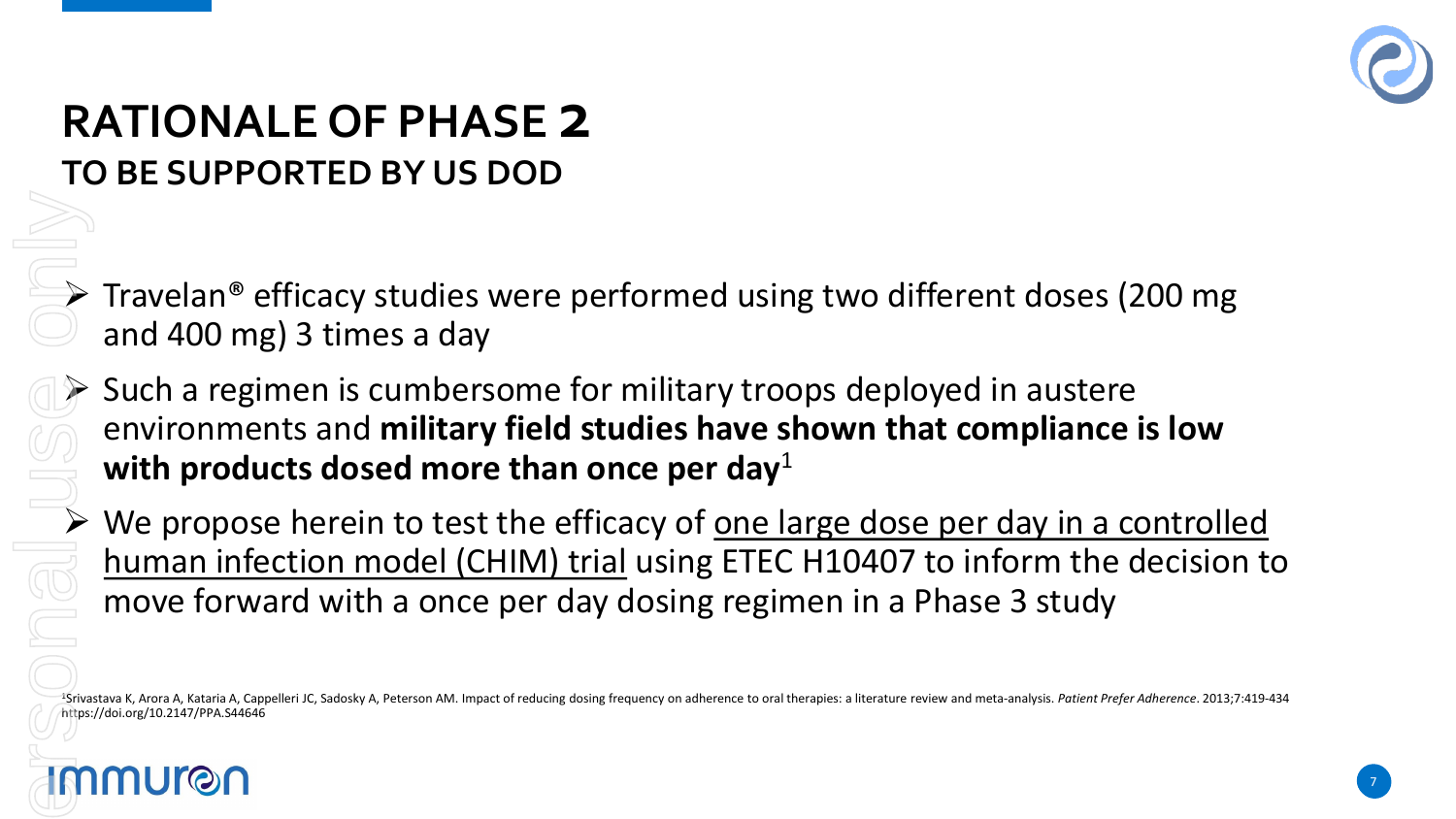

### **STUDY DESIGN & TIMELINE OF THE PHASE 2**

 $\triangleright$  Randomized (1:1), double-blind, placebo-controlled trial in 60 healthy, adult subjects

- Admission to inpatient facility (two repetitive cohorts)
- Once daily dosing of Travelan<sup>®</sup>/placebo
- Challenge with 2x10<sup>7</sup> CFU of **ETEC strain H10407** after two days of dosing
- Follow subjects in an inpatient setting for primary endpoint of moderate-severe diarrhea
- All subjects treated with antibiotics (ciprofloxacin) 5 days post-challenge (or earlier)
- Discharged when symptoms resolved/resolving and no longer shedding challenge organism

| <b>Product</b>                                         |    |
|--------------------------------------------------------|----|
| Travelan <sup>®</sup> (IMM-124E),<br>one dose (1.2 mg) | 30 |
| Placebo                                                | 30 |

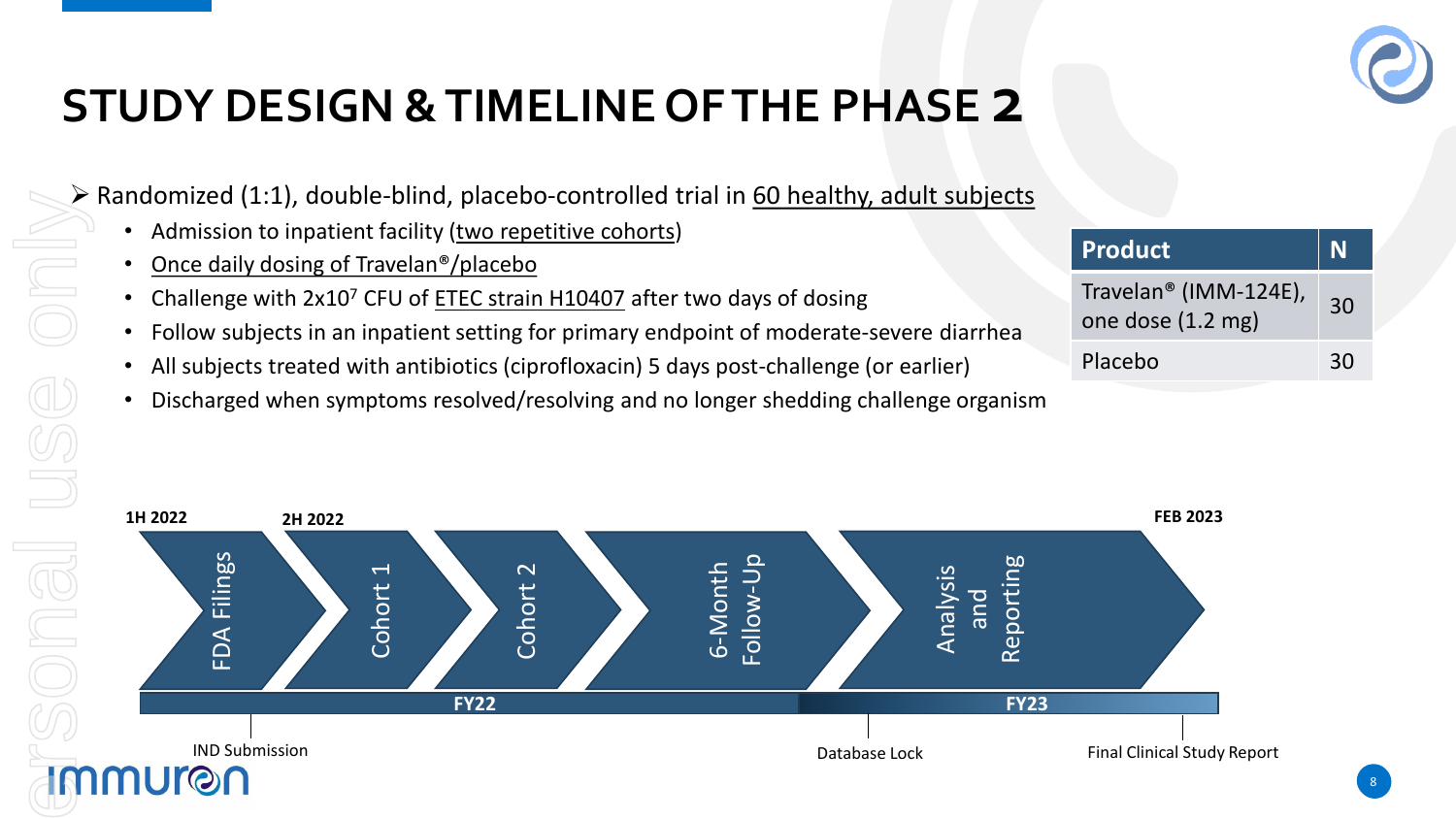### **A RANDOMIZED, DOUBLE-BLIND, PLACEBO-CONTROLLED TRIAL EVALUATING THE EFFICACY OF NON-ANTIBIOTIC OTC PRODUCTS IN TRAVELERS' DIARRHEA (TD) PREVENTION (P4TD)**



### **CURRENT STATUS – PLAN TO COMMENCE ENROLMENT APRIL 2022**

### *Primary Objective:*

To evaluate the clinical efficacy of Travelan®, Florastor® and Bimuno® vs. placebo for maintenance of GH as measured by the combined endpoint of incidence of GH deficiencies (defined as 3 or more unformed stools in a 24 hour period OR 2 or more unformed stools and one or more associated symptoms in a 24-hour period) or antibiotic treatment for diarrhea per subject report, focusing on a 10 day window of prophylaxis during travel.

### **STUDY DESIGN**

This is a randomized (1:1:1:1 allocation), double-blind, placebo controlled multicenter clinical trial comparing three dietary supplements, Travelan®, Florastor® and Bimuno®, individually against placebo to determine efficacy for maintenance of GH. **A total of 1320 subjects (330/arm)** will be enrolled from the following populations: active duty US and UK military personnel, US DoD beneficiaries and **US civilians** deploying or traveling to intermediate or high GH disruption risk destinations.

# For personal use only**IMMUran**

nal use onl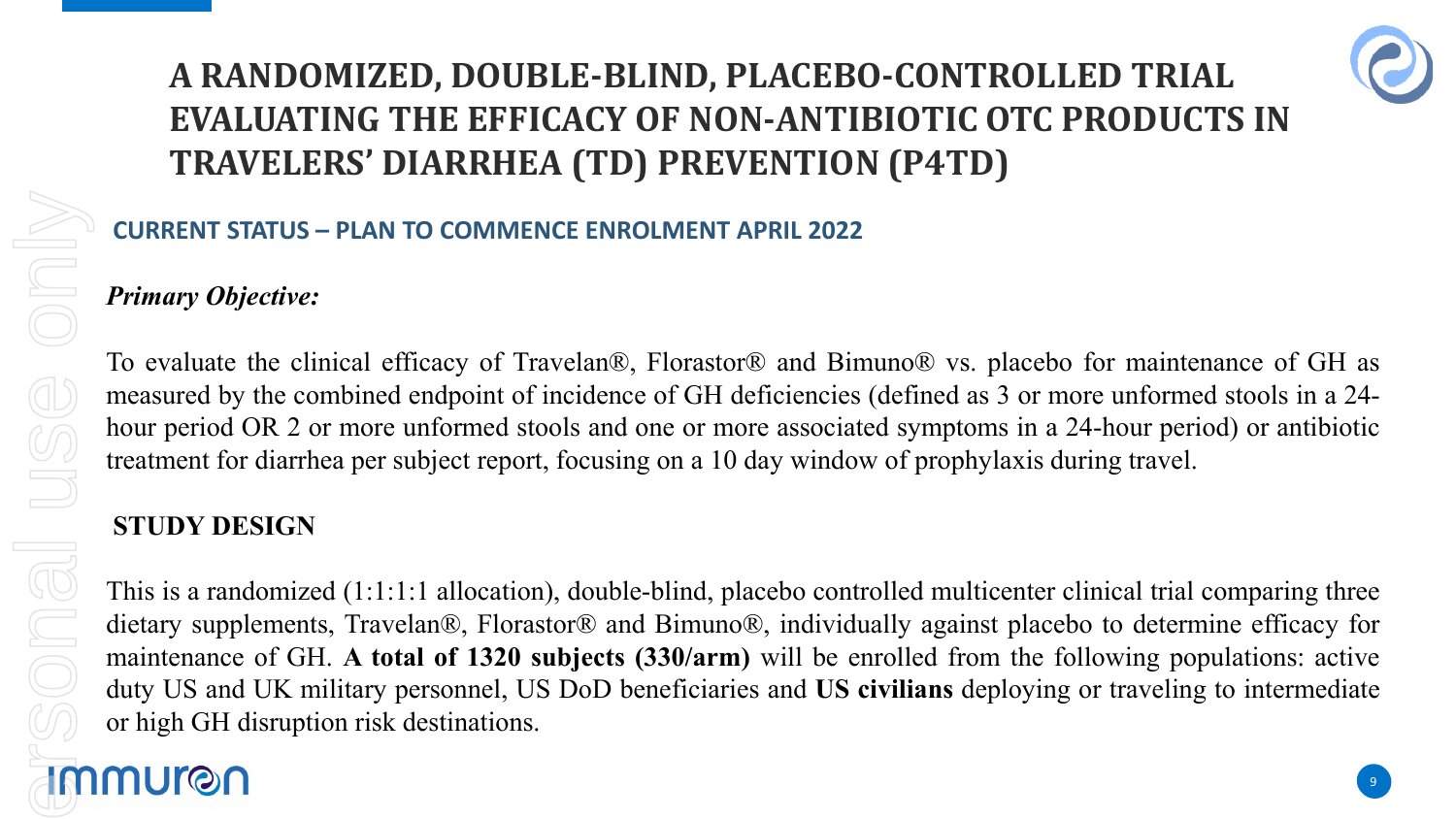### **THE EFFICACY OF NON-ANTIBIOTIC OTC PRODUCTS IN TRAVELERS' DIARRHEA (TD) PREVENTION (P4TD)**



- The study products used in the clinical trial are considered dietary supplements not medicines approved by the FDA
- Clinical Trial Design approved by IRB not FDA
- Each product will be purchased commercially and packaged in sachets similar to placebo – subjects will be instructed to take 1 sachet twice a day with meals.
- Travelers and deployed personnel will be enrolled prior to departure and will begin taking the study product 3 days prior to arrival at destination, continuing for 10 days during travel. • Clinical Trial Design approved by the FDA<br>• Clinical Trial Design approved by IRB not FDA<br>• Each product will be purchased commercially<br>• placebo – subjects will be instructed to take 1<br>• Travelers and deployed personnel
	-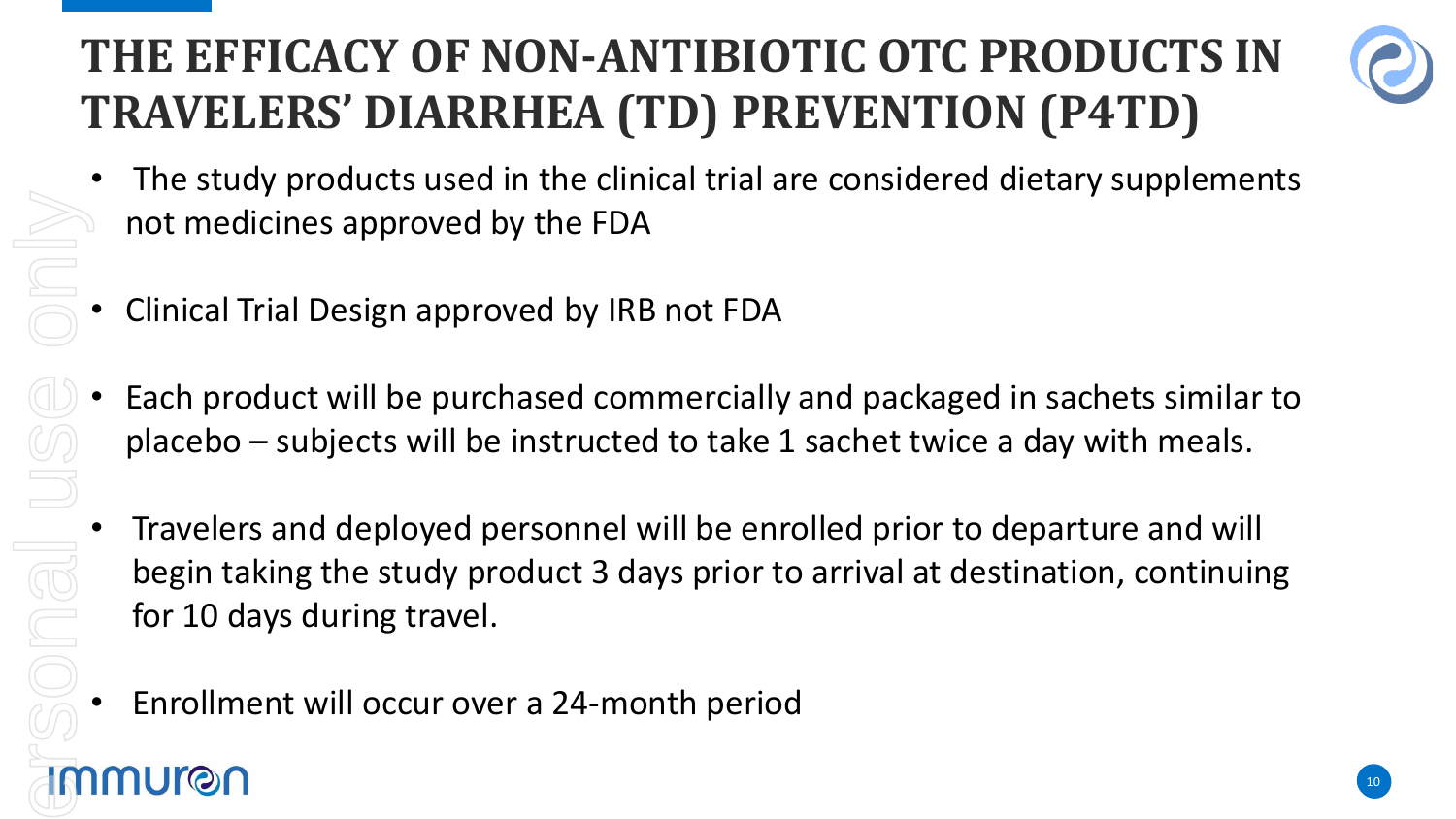### **NMRC CAMPETEC DRUG DEVELOPMENT PLAN**

Two Human Clinical Trials Planned: To evaluate the efficacy of the New Drug in Infectious Diarrhea Caused by ETEC and Moderate To Severe Camylobacteriosis

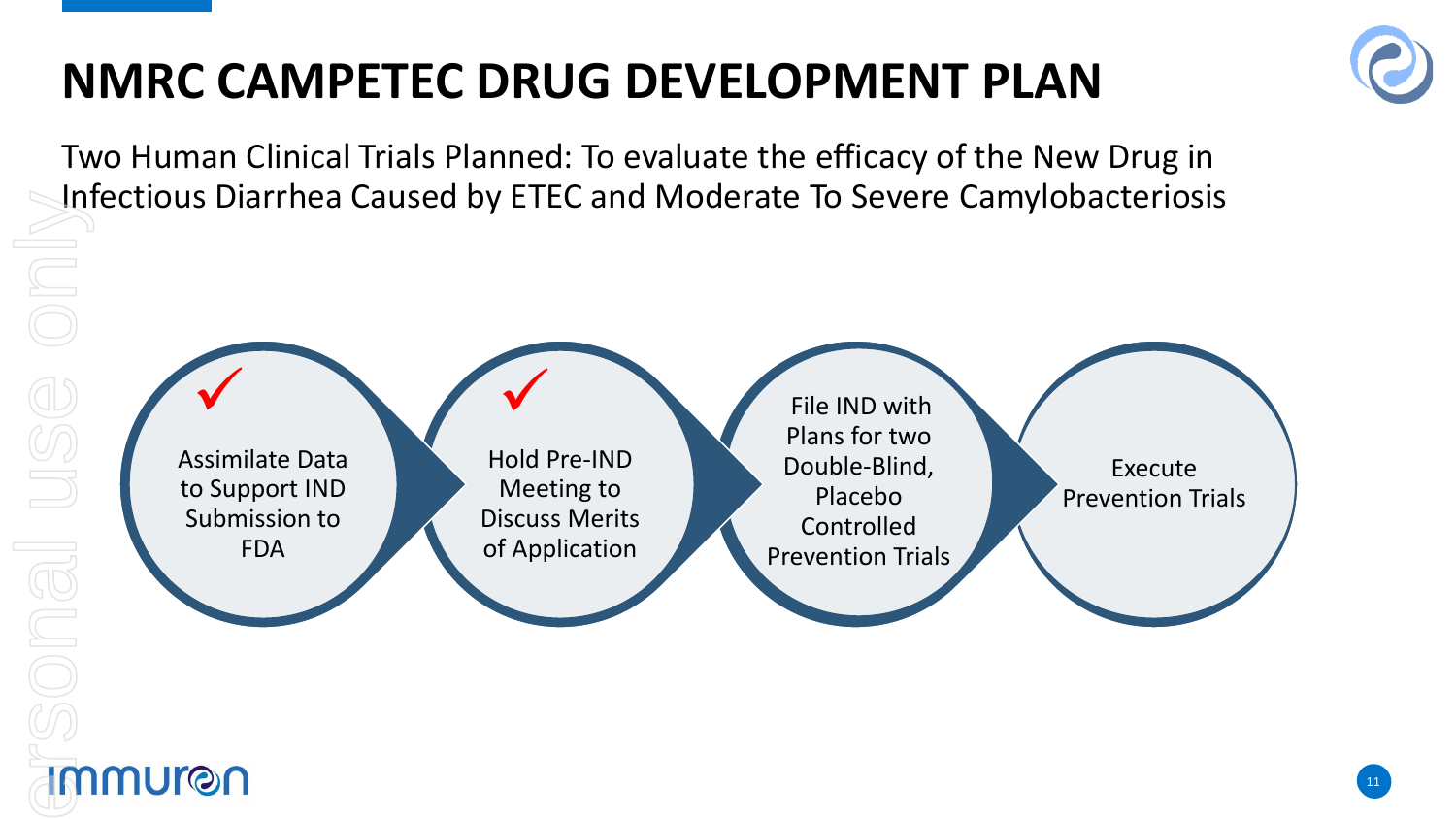### **NMRC CAMPETEC DRUG DEVELOPMENT PLAN**



### **CURRENT STATUS**

# For personal use onlyonly USC JONGI <u>IMMUron</u>

### • **cGMP DRUG PRODUCT Manufacture**

 $\triangleright$  Completed $\triangleright$ 

### • **CLINICAL STUDY**

- $\triangleright$  IND Application In progress
- $\triangleright$  FDA Review and Approval of IND Q1 CY22
- ETEC Study Initiation at John Hopkins Q2 CY22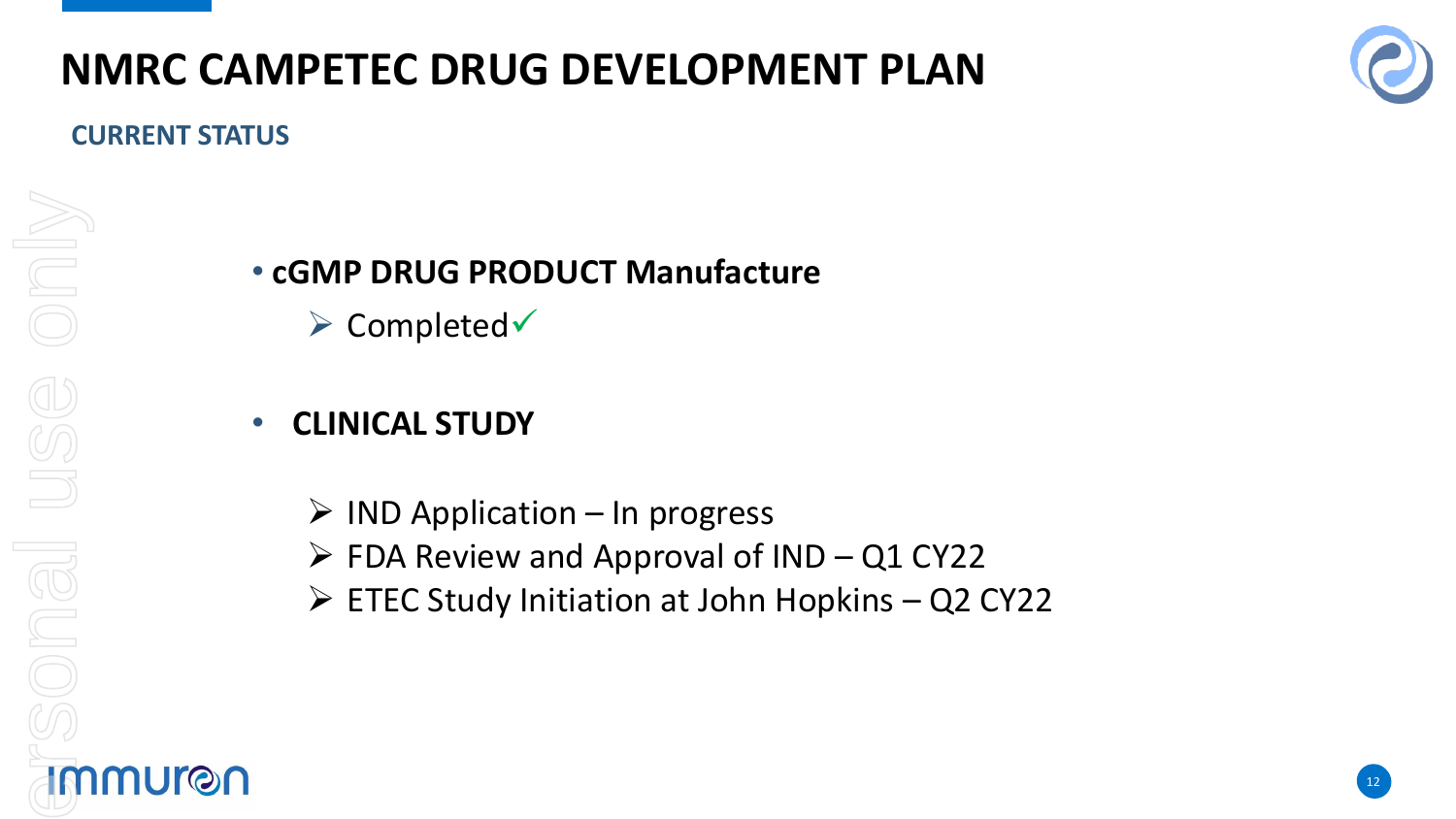### **IMM-529 DRUG DEVELOPMENT PLAN**



Develop clinical protocol for FDA approval as drug to prevent recurrent *Clostridiodes difficile* Infection:

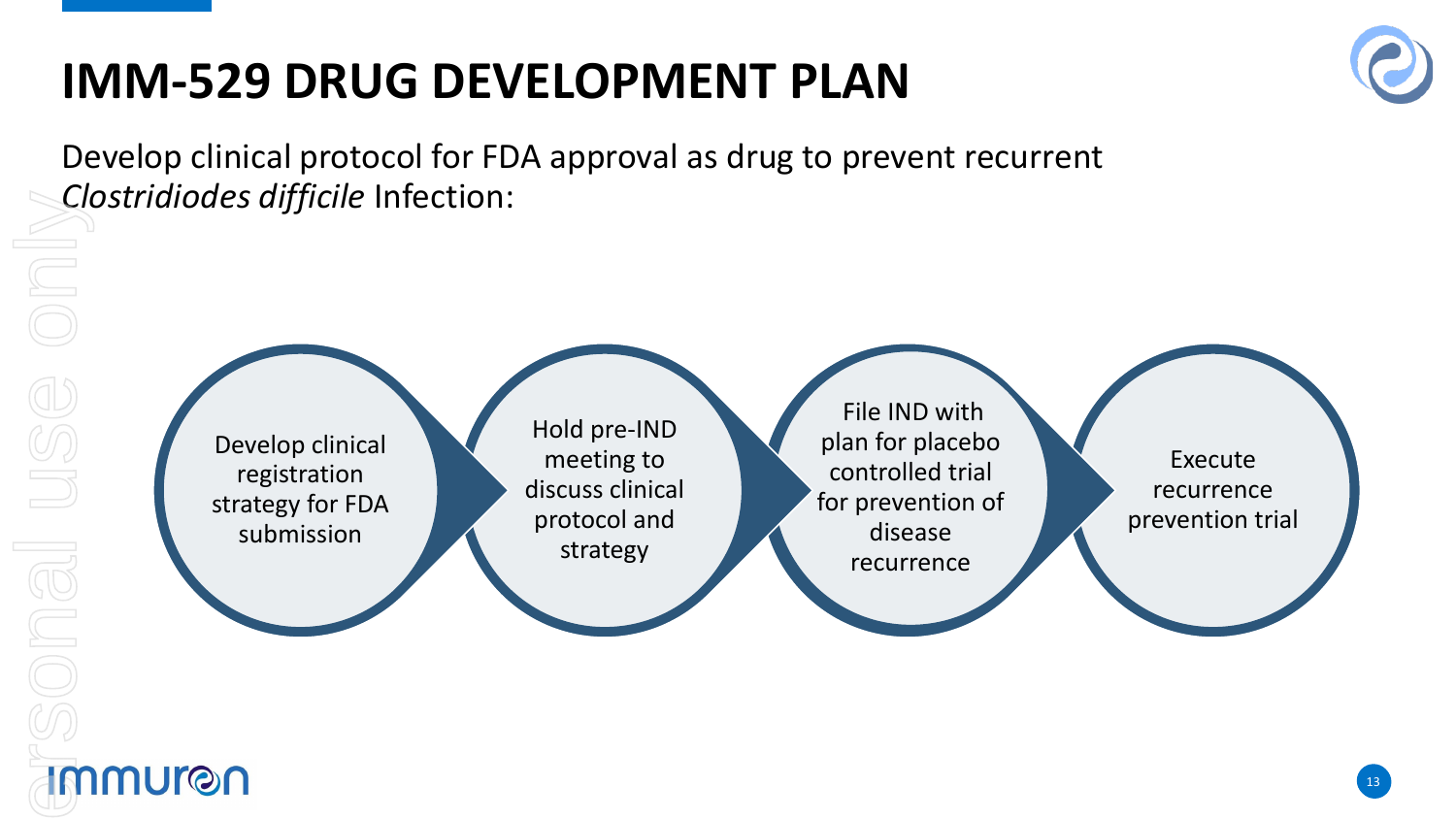### **IMM-529 DRUG DEVELOPMENT PLAN**

### **CURRENT STATUS**

- **COLOSTRUM PRODUCTION**
	- $\triangleright$  Completed $\triangleright$
- **DRUG SUBSTANCE**
	- $\triangleright$  cGMP manufacture Q1 CY22
- **DRUG PRODUCT**
	- $\triangleright$  cGMP manufacture Q2 CY22

### • **CLINICAL DEVELOPMENT**

- $\triangleright$  Clinical Protocol Completed
- $\triangleright$  Clinical Sites & Principal Investigators Identified
- $\triangleright$  Engaging with suitable CROs to support Clinical Development In progress

### • **REGULATORY**

 $\triangleright$  Pre-IND Meeting on IMM-529 – 2H CY22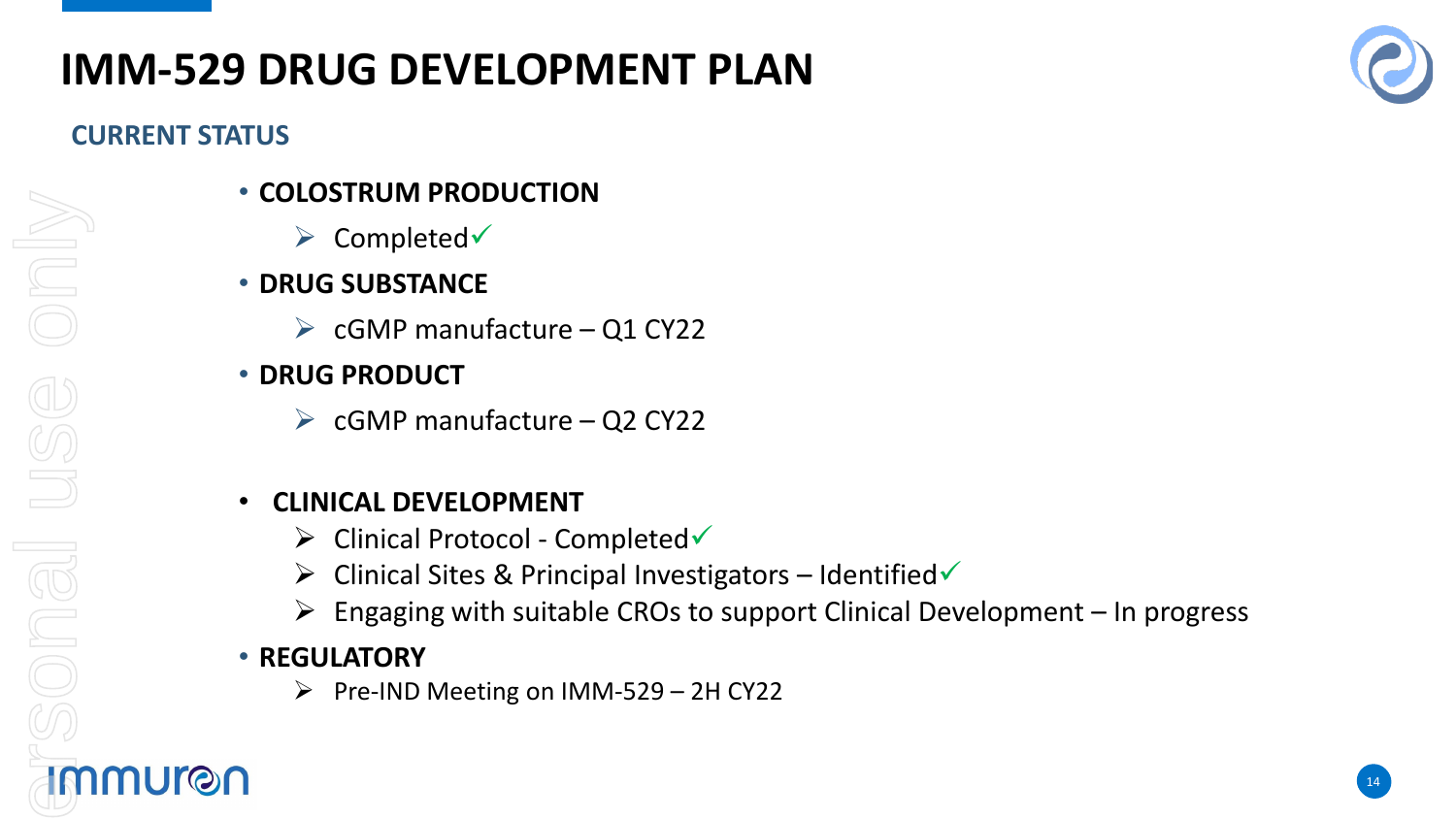### **IMM-124E SARS-COV-2 RESEARCH & DEVELOPMENT PROPOSAL**

### **CURRENT STATUS**

### **RESEARCH & DEVELOPMENT**

- **Monash Research Services Agreement – Completed**
- **Research Agreement with Doherty Institute - Executed**
- The Aims of this work are as follows:
	- Testing of the neutralizing activity of the various fractions isolated by Monash University against the severe acute respiratory syndrome coronavirus-2 (SARS-CoV-2) in the cytopathic effect inhibition cellbased assay to be performed by The Doherty Institute – Study initiated December 2021  $\checkmark$
	- $\triangleright$  R&D Work to be expanded to include variants of concern Draft protocols In progress
	- $\triangleright$  Murine mouse model for preclinical evaluation Draft protocols in development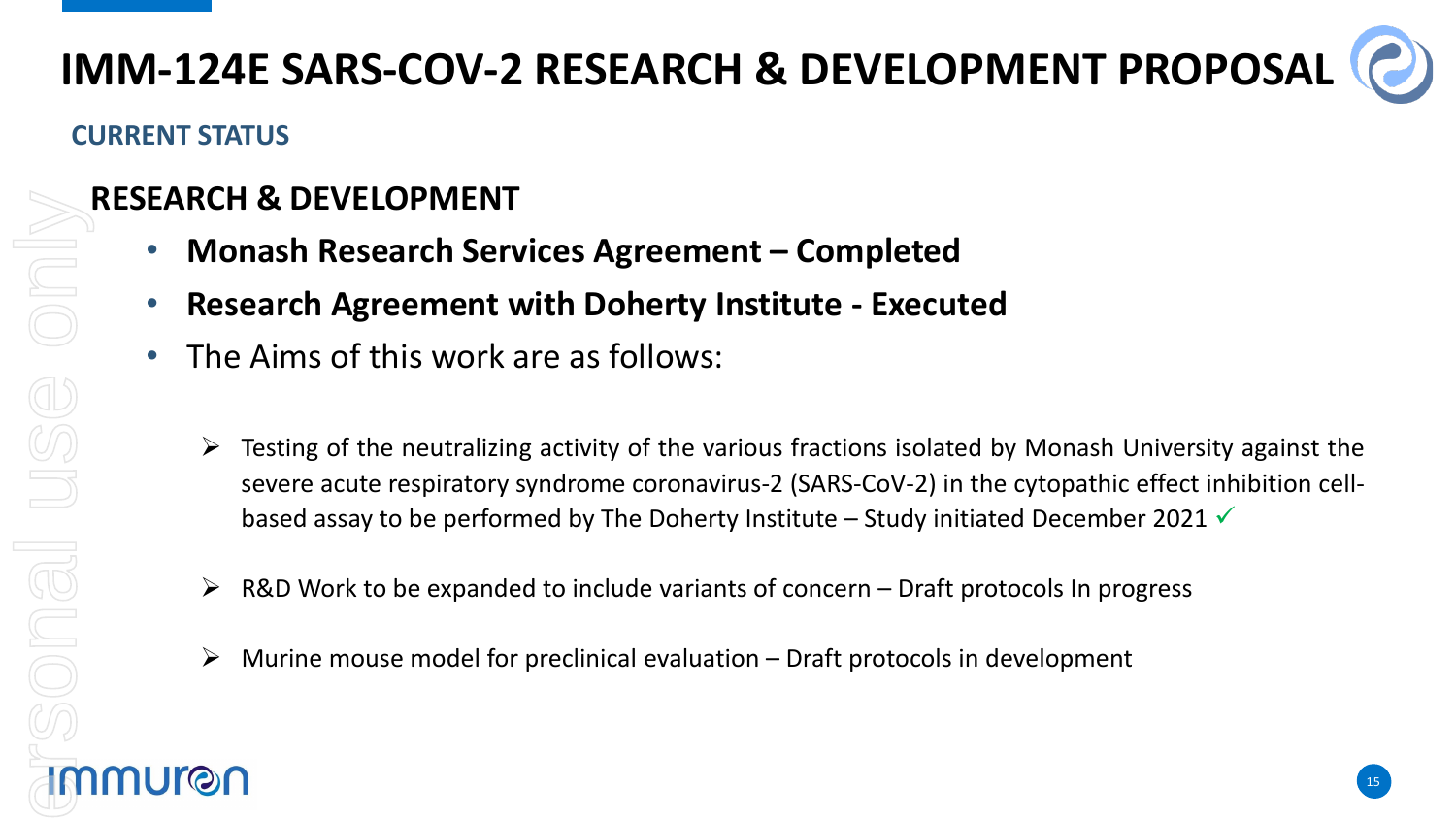### **KEY MILESTONES EXPECTED TO DRIVE VALUE**





- NMRC IND Submission (Q1 CY22)
- Initiate NMRC Phase 2 ETEC challenge study (Q2CY22)

mmuron

• IMM-124E IND Submission • IMM-529 cGMP **Manufacture** 

- Topline Results NMRC ETEC Study • Initiate NMRC Phase 2 Campylobacter
	- challenge study
	- Initiate IMC Phase 2 ETEC challenge study
		- Pre-IND Meeting on IMM-529
	- IMM-529 IND Submission
- Topline Results NMRC Campylobacter Study
- Topline Results IMM-124E ETEC Study
- Initiate Phase 2 CDI clinical study

• IMM-124E Infectious diarrhea pivotal field clinical study

### Results from

US Grant application & COVID-19 Research Program expected YE2021